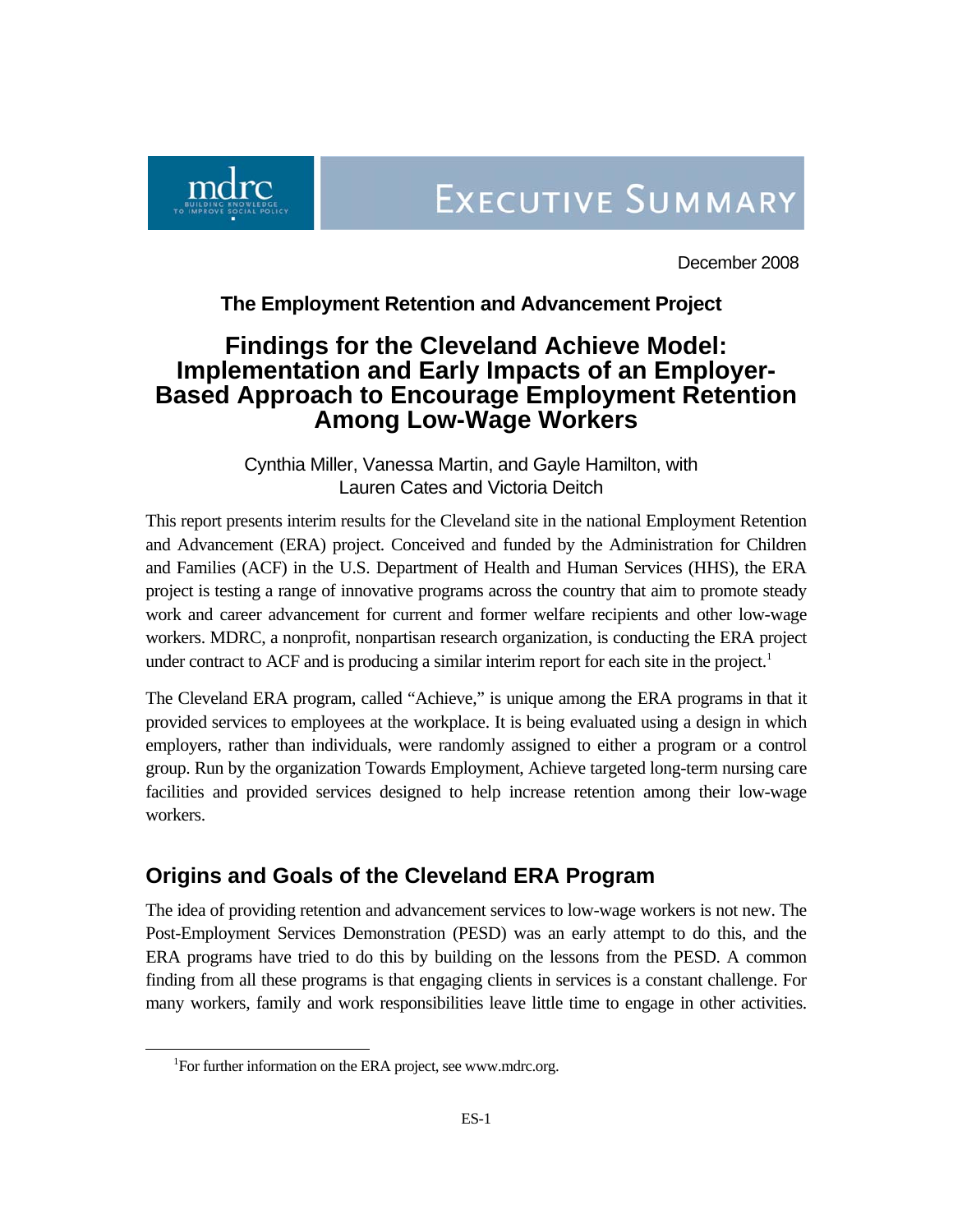The key idea behind Cleveland's employer-based model was to take the program to the workers, making it easier and more convenient for them to take advantage of services.

The Achieve program consisted of three components: (1) Office Hours, during which Achieve staff were available to provide on-site case management services to entry-level employees, meeting individually with them to discuss and devise strategies to resolve a wide array of issues, ranging from workplace and housing problems to transportation and child care; (2) weekly Lunch and Learn information and life skills sessions, covering a variety of topics, such as time and stress management, goal-setting, budgeting, and credit repair; and (3) Supervisory Trainings, targeted to the supervisors of entry-level employees and designed to help them enhance their current supervisory skills and achieve improved relationships with entry-level staff.

Although the supervisory trainings sought to address broader factors that contribute to worker turnover, on the whole, the program did not seek to fundamentally change employers' work environments, workplace rules and practices, or general ethos. Notably, in nursing homes, difficult work environments have been found to contribute to high staff turnover rates, as discussed in the report.

Towards Employment, a social services organization providing employment services to individuals in the Cleveland area, developed the Achieve program in 2000, with the belief that the employer should be a partner in the provision of retention services to low-wage workers. The employer would benefit from the program if there were a reduction in turnover among entry-level employees, a reduction in costs associated with turnover, and a potential improvement in worker productivity. The worker would also benefit — by staying on the job longer, he or she might be better positioned for advancement at that employer or elsewhere. In this type of model, however, a tension exists between serving the employer's versus the worker's interests, because, in some cases, the best move for a given worker may be to change employers.<sup>[2](#page-1-0)</sup>

## **The Cleveland ERA Evaluation**

The Cleveland ERA evaluation relied on the random assignment of employers, rather than individuals. Between early 2002 and mid 2004, 44 employers were recruited into the study. Half were assigned, at random, to the program group, eligible to receive Achieve services, and half were assigned to a control group. The Achieve model called for firm-level, rather than individual-level, random assignment, primarily because services delivered to some employees

<span id="page-1-0"></span> <sup>2</sup> <sup>2</sup> Achieve services did not continue if a worker left his or her original employer and moved to another employer.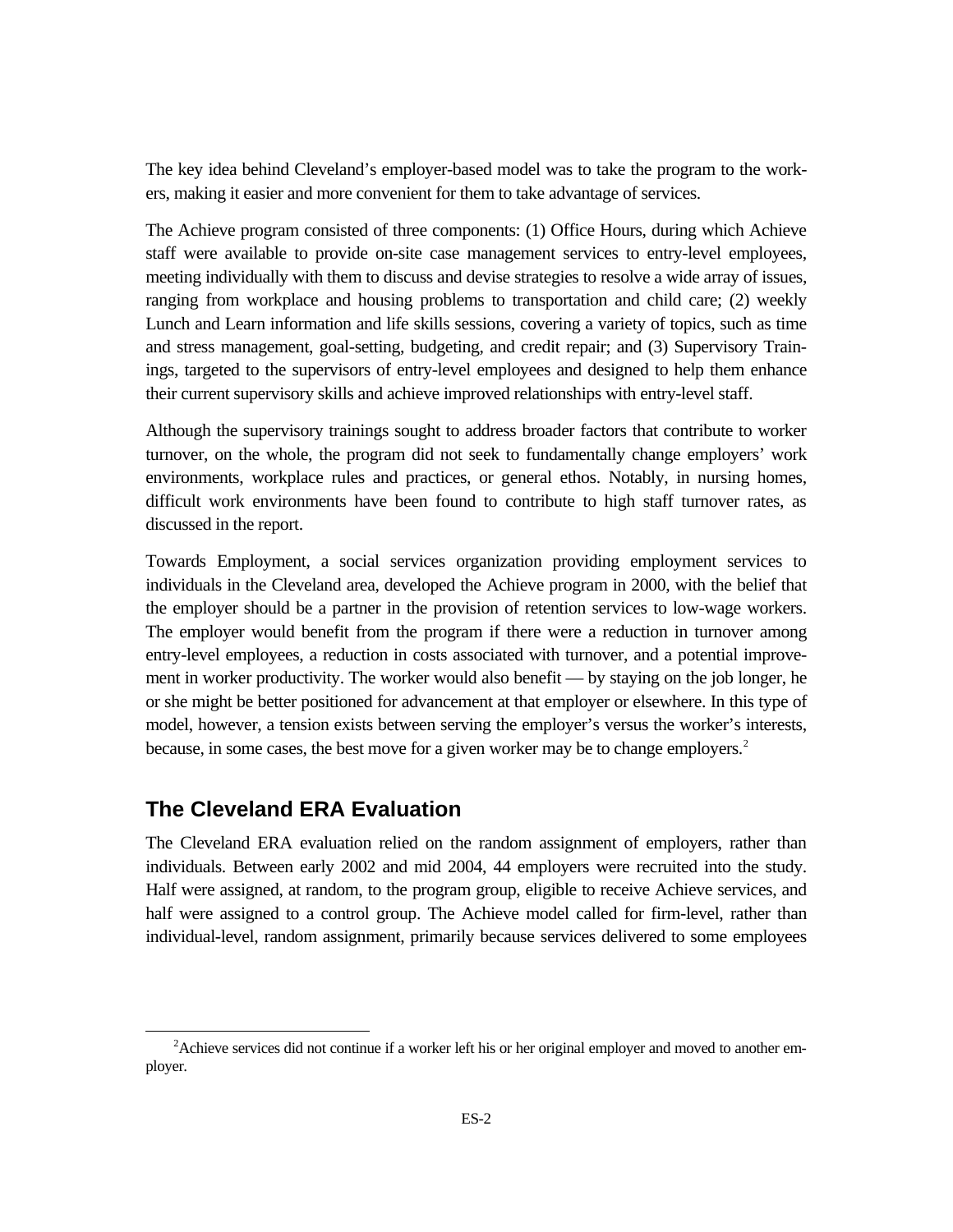might "spill over" to affect other employees with whom they work. In this case, comparing two groups of employees within the same firm would not measure the true effects of services.<sup>[3](#page-2-0)</sup>

Within the 44 study firms, a total of 697 low-wage employees agreed to participate in the study. Although Achieve services were available to all workers at the firm, these study participants received top priority. MDRC is tracking outcomes for the study firms and participants using firm-provided information on employee retention, employment data from the Ohio unemployment insurance (UI) program, and a survey given to the study participants one year after study entry.

## **The Achieve Target Population**

Because of traditionally high turnover rates in the long-term nursing care industry, Towards Employment targeted employers in that sector (although two manufacturing firms were brought in toward the end of intake). The study firms are generally small to medium in size, with over 40 percent having 150 to 200 employees. Most firms have fairly high turnover among their entry-level employees, with nearly a third having a turnover rate of 50 percent or higher.<sup>[4](#page-2-1)</sup> Within these firms, the study targeted recently hired, low-wage workers, since retention problems tend to be greatest during the first few months on the job.

By targeting employers rather than individuals, the Cleveland ERA evaluation includes a significant number of low-wage workers with little or no recent connection to public assistance. This contrasts with most other ERA sites, which focused on current or former welfare recipients. In addition, sample members in Cleveland are somewhat older and more educated than those in the other ERA sites, and a fair number of them do not have children. Finally, although Achieve recruited among all low-wage workers in the firms — including food preparation and housekeeping staff, for example — the majority of study participants were nurses' aides, an occupation characterized as physically and emotionally demanding, with low pay and little autonomy. Turnover in nursing homes is highest for this group.

# **Key Findings on Program Implementation**

• **Recruiting employers was a major challenge.** 

<span id="page-2-0"></span> <sup>3</sup>  $T$ The process of estimating program impacts is similar for the random assignment of groups and the random assignment of individuals, although, for a given number of individuals, the statistical power of group-level analysis is generally lower. 4

<span id="page-2-1"></span><sup>&</sup>lt;sup>4.</sup> Turnover" is defined as the number of worker resignations and terminations in a given period divided by the total workforce.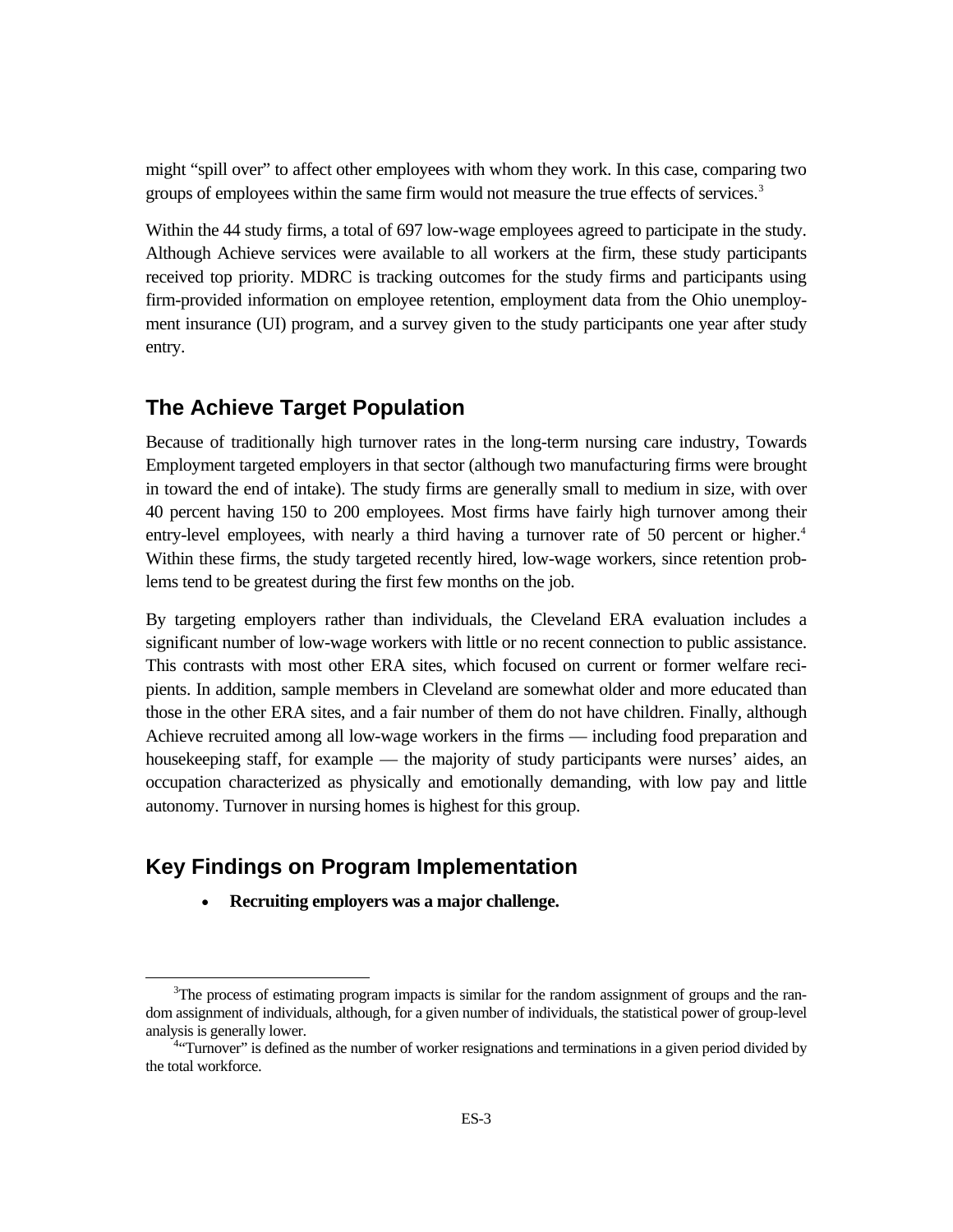To bring in 44 employers for the research study, Achieve staff had to contact over 300 firms over the 2002 to 2004 intake period. Most often, the reason that a firm did not participate was that it did not have the minimum number of recently hired, entry-level employees needed for the study. Although this eligibility criterion was imposed by the study, in practice it is more efficient to locate services at a firm that have a critical mass of individuals to serve. A few firms did not want to participate given the parameters of the research study — they were afraid of being assigned to the control group, with no services, and yet still be required to provide followup information on their employees. Finally, a few employers did not believe that turnover was a problem for them or felt that replacing lost workers was not costly.

## • **The Achieve program was generally well implemented, although it was difficult to integrate it into the workplace environment. Service integration improved considerably for firms entering the study in 2004.**

Achieve staff successfully implemented the program model (each of the three components) in the 22 program group firms and were able to make adjustments over time as they learned more about integrating services into the nursing home environment. In particular, Achieve staff spent more time in the recruitment phase in 2004 meeting with employers and gauging their interest in and commitment to the program. Potential firms also had to demonstrate commitment from administrators and upper-level staff and a willingness to meet regularly with the Achieve managers. Some of the challenges in integrating the model might be found for any employer (such as problems in arranging adequate and consistent meeting spaces for group activities), while other challenges are likely specific to nursing homes (such as the difficulty of providing services in an industry that has round-the-clock shifts and requires staff to be on call for patient care at all times).

## • **A high fraction of employees in the Achieve group firms had some contact with the program, although sustained engagement was difficult to attain. Workers at the Achieve group firms were more likely than those at the control group firms to receive job retention services.**

About three-quarters of the employees in the Achieve group firms had some contact with the program; over half attended at least one Office Hours session, and over half attended at least one Lunch and Learn group session. Although some workers participated in services very intensively — as measured by the number of sessions attended — a fair number participated only minimally. For example, about a quarter of the workers who attended an Office Hours session attended only once. Attendance at the Lunch and Learn sessions was more frequent. Given that services were provided on-site, early expectations were that almost all those who signed up for the study would participate in services and that they would do so consistently. Thus, participation as a whole was less intensive than hoped for. One reason for this was a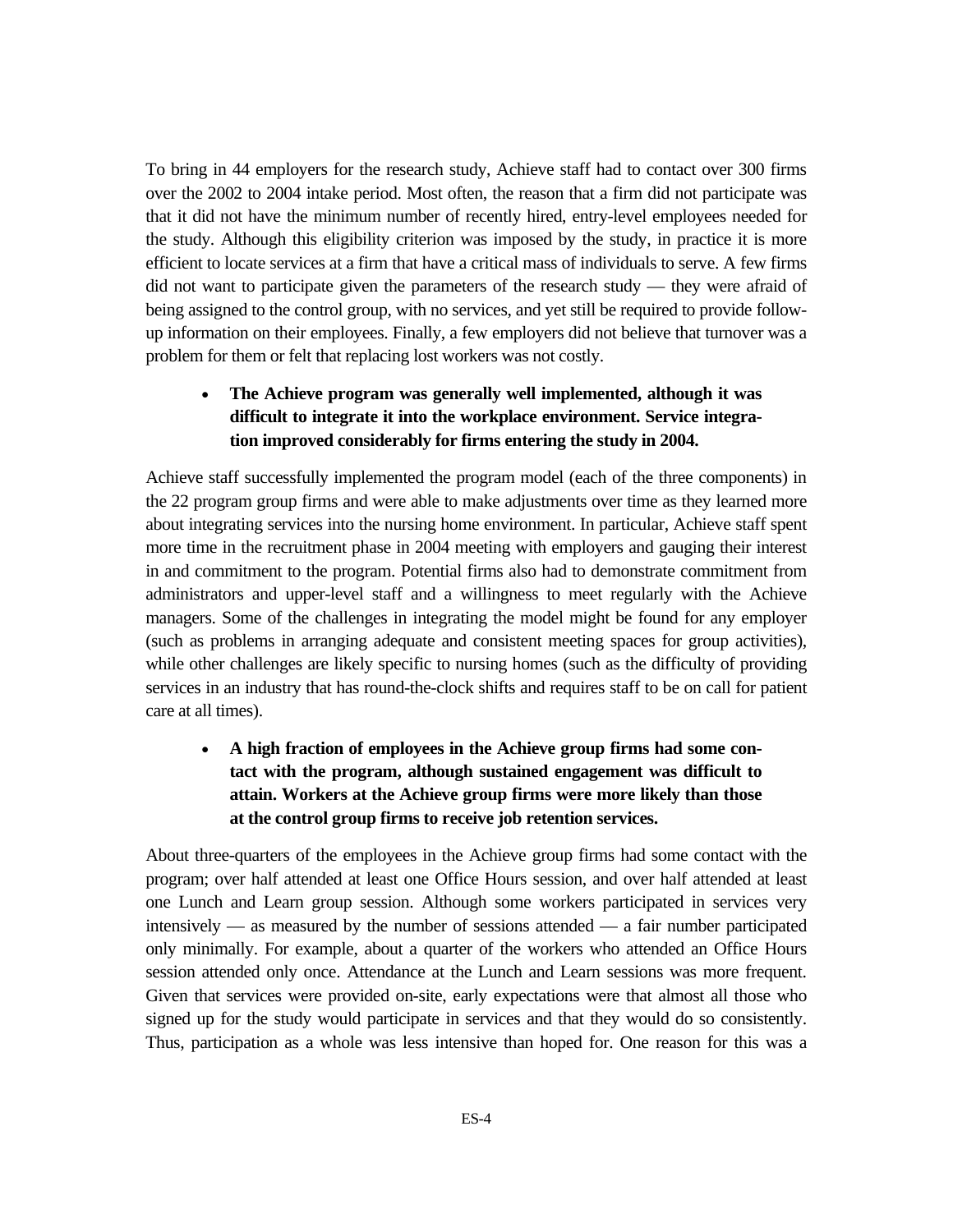combination of job demands and understaffing at some firms, meaning that some workers could not leave the floor of the nursing home to attend sessions. Another reason was high turnover: 40 percent of employees had left the firm within six months. Another reason is that some of the recently hired, low-wage workers who signed up for the study turned out to have limited interest in or need for the offered services. Nonetheless, data from the ERA 12-Month Survey indicate that employees in the Achieve group firms were much more likely than employees in control group firms to have received retention services, particularly help dealing with problems on the job.

### • **A fair number of employees who were not in the research sample also participated in services.**

After the first six months of operation, Achieve services were opened up to all employees at the firms, although employees in the research sample (recently hired, low-wage workers who had agreed to participate in the study) were given top priority. Across all firms, 19 percent of the nonresearch sample employees participated in at least one Achieve activity, with the Lunch the Learn sessions being the most common. In absolute terms, four times as many nonresearch sample members as research sample members participated in an Achieve activity. Thus, Achieve staff worked with a range of employees throughout the firms.

# **Key Findings on Program Impacts**

• **Achieve had little effect overall on low-wage employee's retention at their original firms, aside from a small increase in the short term. Although the results are less certain, there is evidence to suggest that the program increased retention for some subgroups of employees.** 

Table ES.1 presents Achieve's effects on retention, using data from two independent sources: data forms filled out by study employers and data from the ERA 12-Month Survey given to study participants. Differences between the ERA and control groups that are marked with asterisks are statistically significant, meaning that they are very likely due to the program. When interpreting the effects, it is important to remember that, with a sample of 44 firms, the evaluation will be able to detect only fairly large impacts. In other words, small differences that might be statistically significant in a larger sample are unlikely to be significant here.

Achieve had little effect on most measures of retention, but it did lead to a small increase in the numbers of days worked during the first three months following random assignment. By one year out, retention rates as reported on the survey were similar for both groups. Data from UI records (not shown) tell a similar story. Achieve did lead to larger and more consistent effects on retention for two subgroups of employees with relatively high rates of turnover — those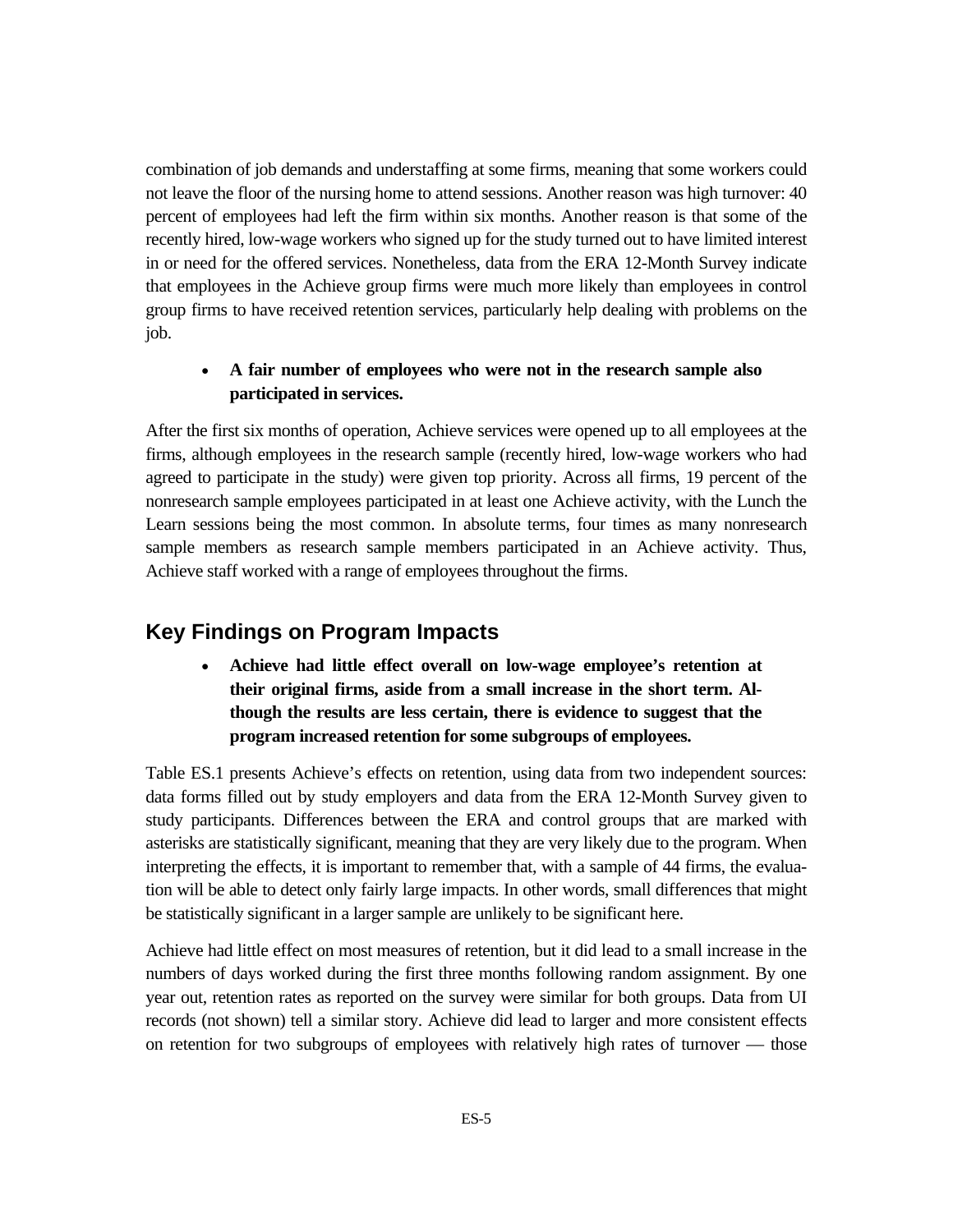### **The Employment Retention and Advancement Project**

#### **Table ES.1**

### **Impacts on Retention**

#### **Cleveland**

| Outcome                                 | Achieve<br>Group | Control<br>Group | Difference<br>(Impact) | P-Value |
|-----------------------------------------|------------------|------------------|------------------------|---------|
|                                         |                  |                  |                        |         |
| <b>From employer-provided reports</b>   |                  |                  |                        |         |
| Percentage still employed at study firm |                  |                  |                        |         |
| After 30 days                           | 92.5             | 88.8             | 3.8                    | 0.126   |
| After 90 days                           | 78.5             | 73.6             | 4.9                    | 0.184   |
| After 180 days                          | 65.0             | 60.2             | 4.8                    | 0.299   |
| Total days worked                       |                  |                  |                        |         |
| Through Day 30                          | 28.9             | 28.1             | $0.8 *$                | 0.093   |
| Through Day 90                          | 80.1             | 76.7             | $3.5*$                 | 0.080   |
| Through Day 180                         | 143.5            | 138.2            | 5.3                    | 0.289   |
| Sample size $= 697$                     | 381              | 316              |                        |         |
| <b>From ERA 12-Month Survey</b>         |                  |                  |                        |         |
| Employed at study firm in Month 12      | 44.8             | 40.2             | 4.7                    | 0.321   |
| Sample size $= 485$                     | 260              | 225              |                        |         |

SOURCES: MDRC calculations using firm-reported employment verification forms and the ERA 12-Month Survey.

account for within-firm clustering. Statistical significance levels are indicated as follows: \*\*\* = NOTES: Estimates are regression-adjusted using sample members' characteristics, and they 1 percent;  $** = 5$  percent;  $* = 10$  percent.

The days shown in this table refer to elapsed calendar days, not workdays.

earning very low wages and younger employees — as well as for the subgroup of firms with relatively high turnover rates. Finally, Table ES.1 illustrates the substantial mobility among the study employees. By six months out, for example, only about 60 percent of participating employees starting out in the control group firms were still at these firms. After a year, according to the survey data, less than half of the workers were still at the study firms.

### • **Achieve had no effect on firmwide turnover rates.**

Since Achieve services were available to all employees at the firm, effects on retention were estimated not just for the research sample but for all individuals working at the firm at the time that the firm entered the study. These data indicate no effects on firmwide retention in the short or long term, as indicated by UI records.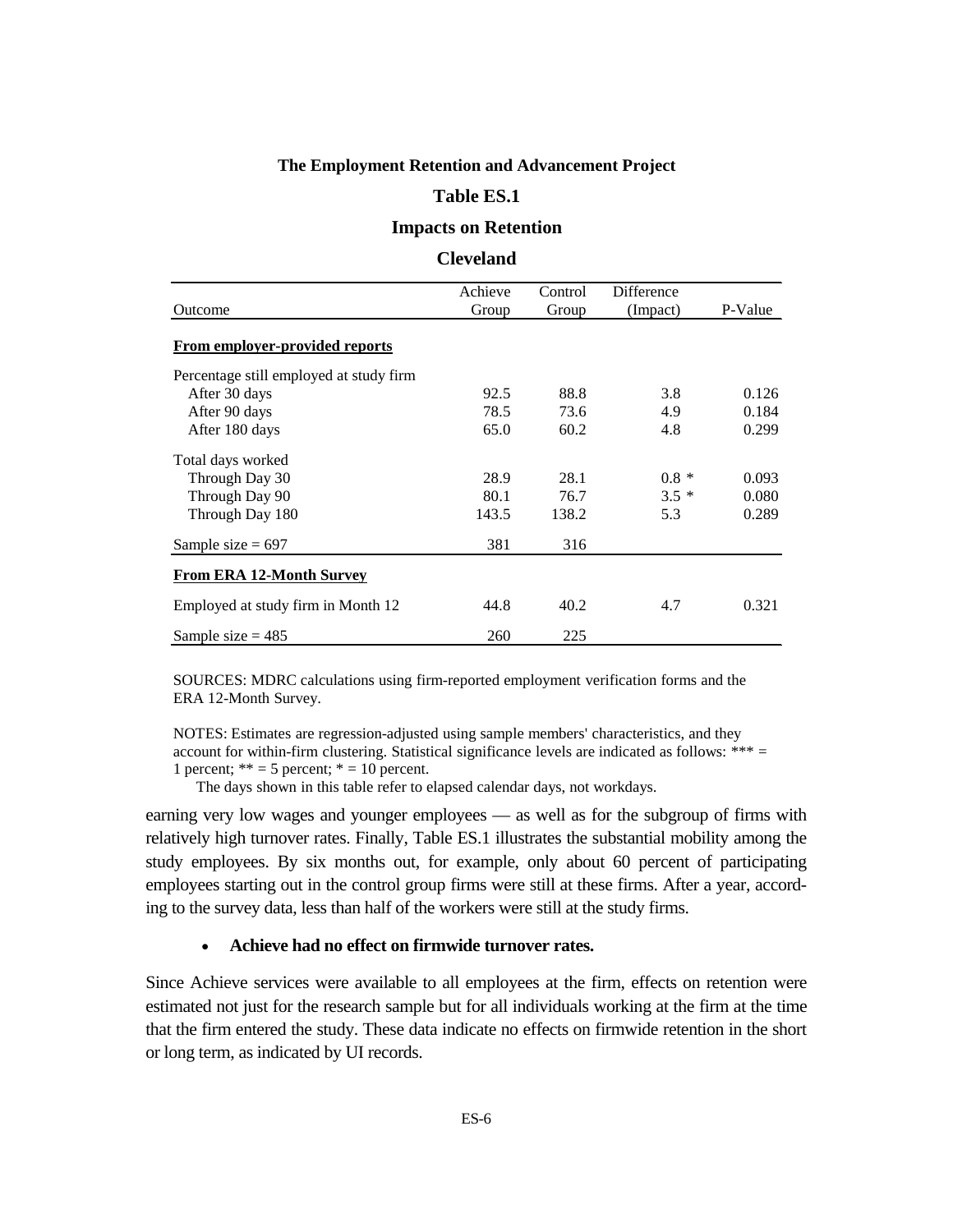### • **Achieve had no effect on workers' employment and earnings, more generally.**

Even though Achieve did not help research sample employees stay at their original firms longer, it was hypothesized that the program might affect their earning and employment outside these firms. Learning to deal with problems on the job, for example, is a skill that follows a worker to other employers. However, an analysis of UI and survey data for the first follow-up year indicates no effects on employment, earnings, or job type.

# **Policy Implications**

Although the Achieve model is not the first program to deliver retention services at the workplace, it is certainly one of the first to be rigorously evaluated. The findings show that it is possible, although challenging, to recruit employers for this type of program and to deliver services at the work site. However, this particular mix of services did not significantly increase retention for the majority of workers, with the exception of some effects for selected subgroups. Although service use was less intensive than hoped, the results suggest that the lack of effects is not due to a low intensity of service receipt. Instead, the results suggest a reconsideration of both the type of services provided and whether to offer services at a level broader than the individual employer.

**Recruiting employers is a challenge.** Providing employer-based services makes sense only for firms with a sufficient number of low-wage workers, which narrows the potential field of eligible employers and narrows the reach of this type of program into the pool of low-wage workers. In 2006, for example, more than a third of low-wage workers were employed by firms with 25 or fewer employees.<sup>5</sup> In addition, although many firms might sign up for retention services, advancement services would be a tougher sell. Employers with no internal career ladders have little incentive to offer advancement services to their employees, since the employers will likely not reap any of the benefits.

**Even with services located at the employer, sustained engagement of workers is hard to achieve.** Although many of the problems that Achieve faced in engaging workers in services were specific to the nursing home industry, some were not. Even in an environment that has less demand for patient and floor coverage than in nursing homes, for example, workers may not have the time to leave their work to attend activities. In this case, negotiating up-front for paid time off for participating workers is important. In addition, as found here, even when services

<span id="page-6-0"></span> $rac{1}{5}$  ${}^{5}P$ . Osterman, "Improving Job Quality: Policies Aimed at the Demand Side of the Low Wage Labor Market," in T. Bartik and S. Houseman (eds.), *A Future of Good Jobs: America's Challenge in the Global Economy* (Kalamazoo, MI: Upjohn Institute, 2008).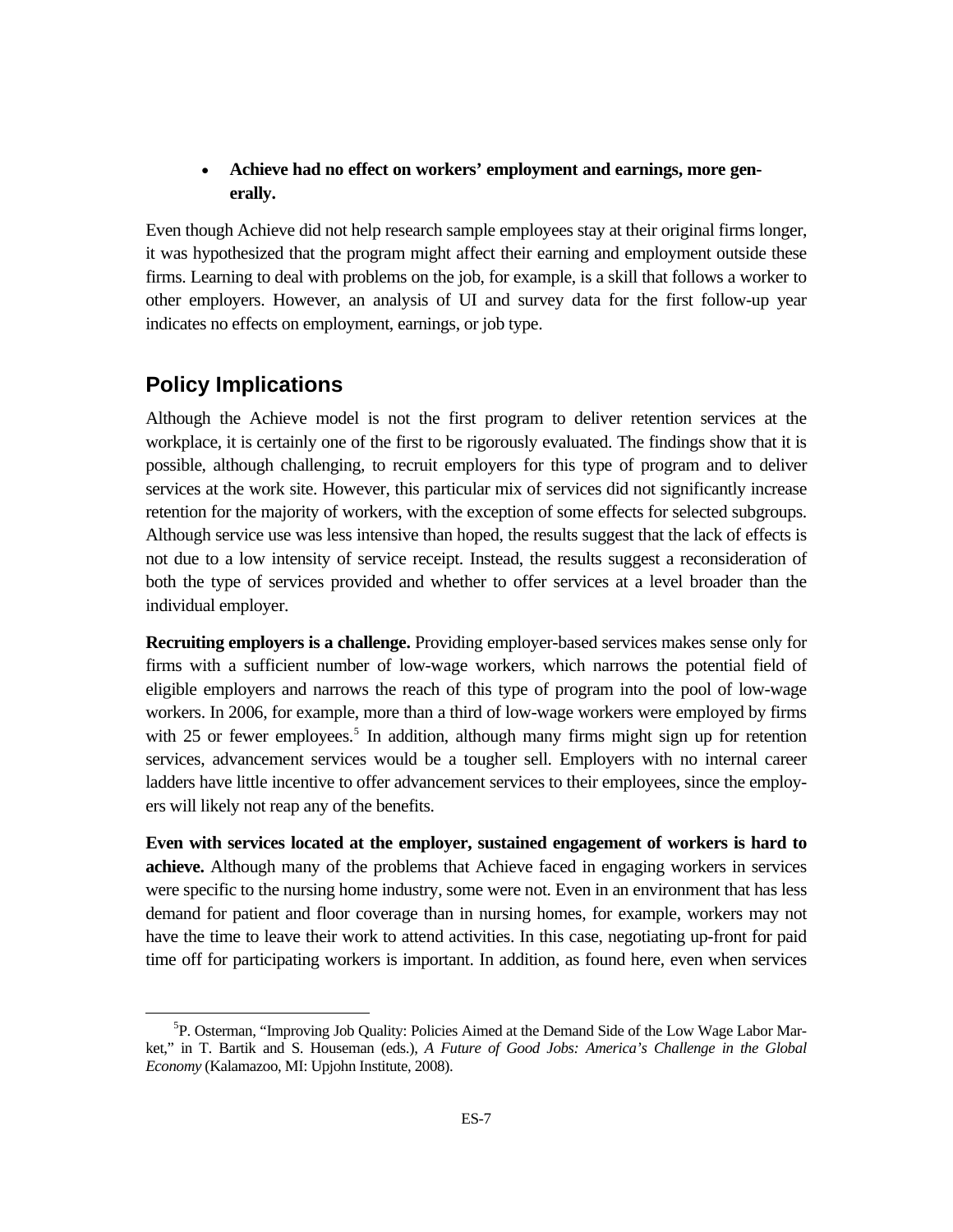can be accessed conveniently, some low-wage workers will not be interested in services, while others will leave the job before getting any sustained service "dosage."

**Changes in the broader work environment may be needed.** Workers leave jobs for a variety of reasons: some because of instability in their lives and others because of difficult work environments. In an industry such as long-term care, where high turnover is systemic, workplace factors are likely to be the most important. The Achieve model was designed not to change the broader work environment (such as pay rates, career ladders, and staffing levels) but, instead, to deal with individual-level factors that affect retention. In a high-turnover environment, an individual counseling approach may be effective for employees whose retention problems stem from personal circumstances, but it will have limited effects for the broader group of low-wage workers.<sup>6</sup> One suggestion is to expand the services provided in order to begin affecting the broader work environment, which has been found to have important effects on worker retention.<sup>[7](#page-7-1)</sup> Supervisory trainings, for example, could be expanded to serve additional employees and cover additional topics. Helping firms to develop career ladders and to organize better teamwork among em-ployees might also go a long way toward improving working conditions.<sup>[8](#page-7-2)</sup>

**A sector-based approach might provide a better platform for the delivery of these expanded services.** Another option is to take the delivery platform for these services one level "up," providing services to groups of employers, either within or across industries.<sup>[9](#page-7-3)</sup> Although this approach might not include the convenience of offering services at the workplace, if a more central location proved more feasible, it offers several potential advantages. First, to the extent that individual counseling services are provided, the program could follow workers if they leave their original employer — an important feature in high-turnover industries. Second, this approach helps to avoid the tension inherent in the employer-based model of serving the needs of either the employer or the employee. The program could coach some employees to change jobs, if advantageous, while filling these open slots with other clients. In this case, offering advancement services would also be an easier "sell" for participating employers. Finally, serving groups of employers avoids the potential problem of scale, allowing the program to work with firms that may have only a handful of low-wage workers.

<span id="page-7-0"></span> $\overline{6}$ <sup>6</sup>In fact, many argue that the Post-Employment Services Demonstration failed to have effects because it offered case management to all clients, many of whom did not need it. 7

<span id="page-7-1"></span>J. Banaszak-Holl and M. A. Hines, "Factors Associated with Nursing Home Staff Turnover," *Gerontologist* 36 (4) (1996). Also see, for example, the work of the Paraprofessional Healthcare Institute, described in M. Conway, A. Blair, S. Dawson, and L. Dworak-Muñoz, *Sectoral Strategies for Low-Income Workers: Lessons from the Field* (Washington, DC: Aspen Institute, 2007), p. 24.

<span id="page-7-2"></span> ${}^8R$ . I. Stone, S. C. Reinhard, B. Bowers, D. Zimmerman, C. D. Phillips, C. Hawes, J. A. Fielding, and N. Jacboson, *Evaluation of the Wellspring Model for Improving Nursing Home Quality* (New York: Commonwealth Fund, 2002).

<span id="page-7-3"></span><sup>&</sup>lt;sup>9</sup>Although Towards Employment primarily served employers in the same industry (long-term care), Achieve was not viewed or implemented as a sector-based model. For examples of sector-based strategies, see the Aspen Institute's Workforce Strategies Initiative.